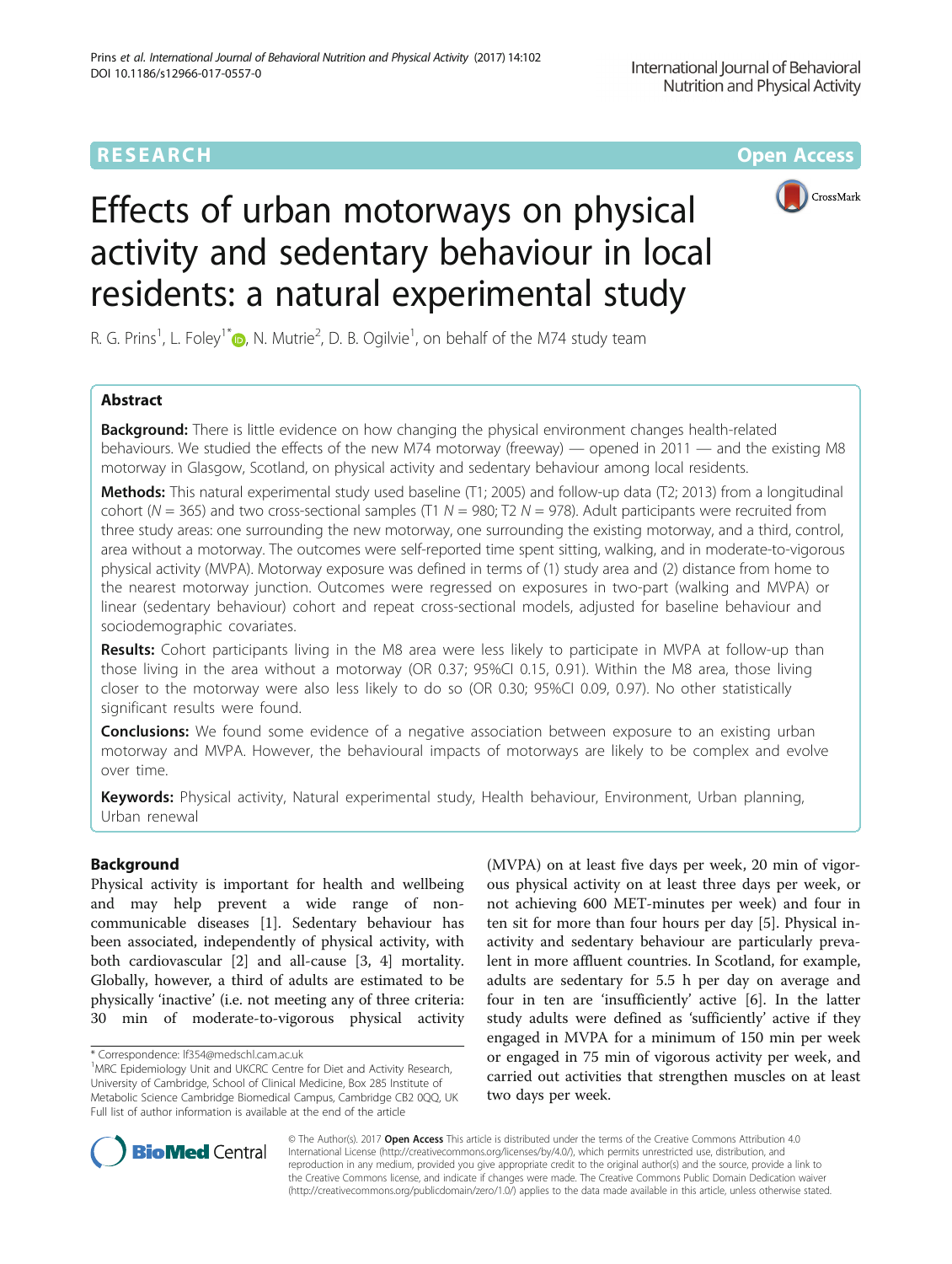Physical activity and sedentary behaviour are partly shaped by local physical environmental conditions, such as the availability of recreational facilities and infrastructural design [\[7, 8\]](#page-8-0). Changes in the physical environment, for example to road infrastructure, may influence physical activity and sedentary behaviour in local communities. For example, providing more or better roads may encourage car use, which may increase the time spent in sedentary travel. In addition, more traffic in local streets may make it less safe and attractive for people to be physically active outdoors, and environments that are less conducive to physical activity may promote increases in time spent sedentary [[9\]](#page-8-0). On the other hand, improving (road) access to more distant recreational amenities may facilitate their use [[10](#page-8-0)]. Overall, the evidence either way for the effects of new road infrastructure on physical activity is scant [[11](#page-8-0)] and there are no studies of its impact on sedentary behaviour.

One reason for this is that it can be difficult to evaluate interventions for which the intervention design and implementation are out of the researcher's control and randomisation is either not feasible or not ethical. Such interventions can be seen as natural experiments, which are not designed for research purposes but provide valuable opportunities to understand the impact of environmental change on health behaviour [[12](#page-8-0)]. One such opportunity was the construction of an eight-kilometre extension to the M74 motorway (freeway) in Glasgow, Scotland. This new, six-lane section of urban motorway runs through some of the most deprived neighbourhoods in Glasgow, Scotland and Europe. The new motorway was intended to relieve through traffic on an existing urban motorway, the M8. However, this infrastructural project was also intended to promote economic regeneration, and was hypothesized to remove traffic from local streets. Proponents of the scheme argued that the motorway would create a more pedestrian- and cycle-friendly environment. In contrast, detractors argued that the motorway would increase local traffic and encourage use of motor vehicles in the affected neighbourhoods, discouraging local walking and cycling trips. These narratives have previously been summarised as two contrasting overarching hypotheses [[13](#page-8-0)] which formed the basis for a natural experimental study of the effects of exposure to urban motorway infrastructure on a range of public health outcomes. In this paper, we focus on changes in physical activity and sedentary behaviour over time, thereby aiming to address the comparative lack of evidence of the effects of major road infrastructure on these health behaviours.

### Methods

### Intervention, study design and sample Intervention

A detailed description of the intervention has been published elsewhere [\[13](#page-8-0)]. Briefly, since the 1960s the M8

motorway has passed through Glasgow, Scotland's largest city. Another motorway, the M74, ended at the southeastern edge of the city. In 2008, construction began to build an eight-kilometre (five-mile), six-lane extension of the M74 motorway to make an additional connection to the M8. The M74 extension opened in June 2011.

### Study design

The effects of the new motorway on patterns of travel, physical activity and wellbeing in local residents were evaluated using a quasi-experimental study design. The study entailed a longitudinal cohort and two crosssectional samples (baseline (2005) and follow-up (2013)). In the longitudinal cohort intra-individual change over time was studied, which provided the greatest support for causal inference. In the repeated cross-sectional samples population shifts over time in the outcomes were examined. This increased the sample size and insight into population-level changes not captured in the cohort, but with less confidence for causal inference at an individual level.

The 'M74 corridor' study area (South) was compared to two other study areas, one surrounding the existing M8 motorway (East) and a third, control, area with no motorway surrounding a quiet suburban railway (North) (Fig. [1\)](#page-2-0). Prior to baseline data collection, these areas had been iteratively delineated in a Geographic Information System (GIS) using routinely available data and field visits to ensure broadly similar sociodemographic and built environmental characteristics [\[14](#page-8-0)]. The study areas were defined as census output areas lying wholly or partly within a 500 m buffer surrounding the M74 (South), the M8 (East) or the suburban railway (North). To ensure that the areas were similar, aggregate census data including levels of unemployment and deprivation, car and home ownership and chronic illness were summarised for the M74 (South) study area. The boundaries of the other two areas were iteratively adjusted in the GIS until they matched the M74 (South) study area on these characteristics.

At baseline there were no statistically significant differences between the areas on socioeconomic or behavioural measures apart from a difference of borderline statistical significance ( $p = 0.053$ ) in the distribution of housing tenure [\[15\]](#page-8-0). The three study areas had a similar mix of housing stock, with high-density tenements, high-rise flats and new housing developments [[15\]](#page-8-0).

The analyses described in this paper are focussed on secondary outcome measures for the main study, for which no a priori sample size estimations were made. For the primary outcomes (e.g. minutes walked for transport, measured by a travel diary), an a priori sample size estimation was made. For these measures, a total of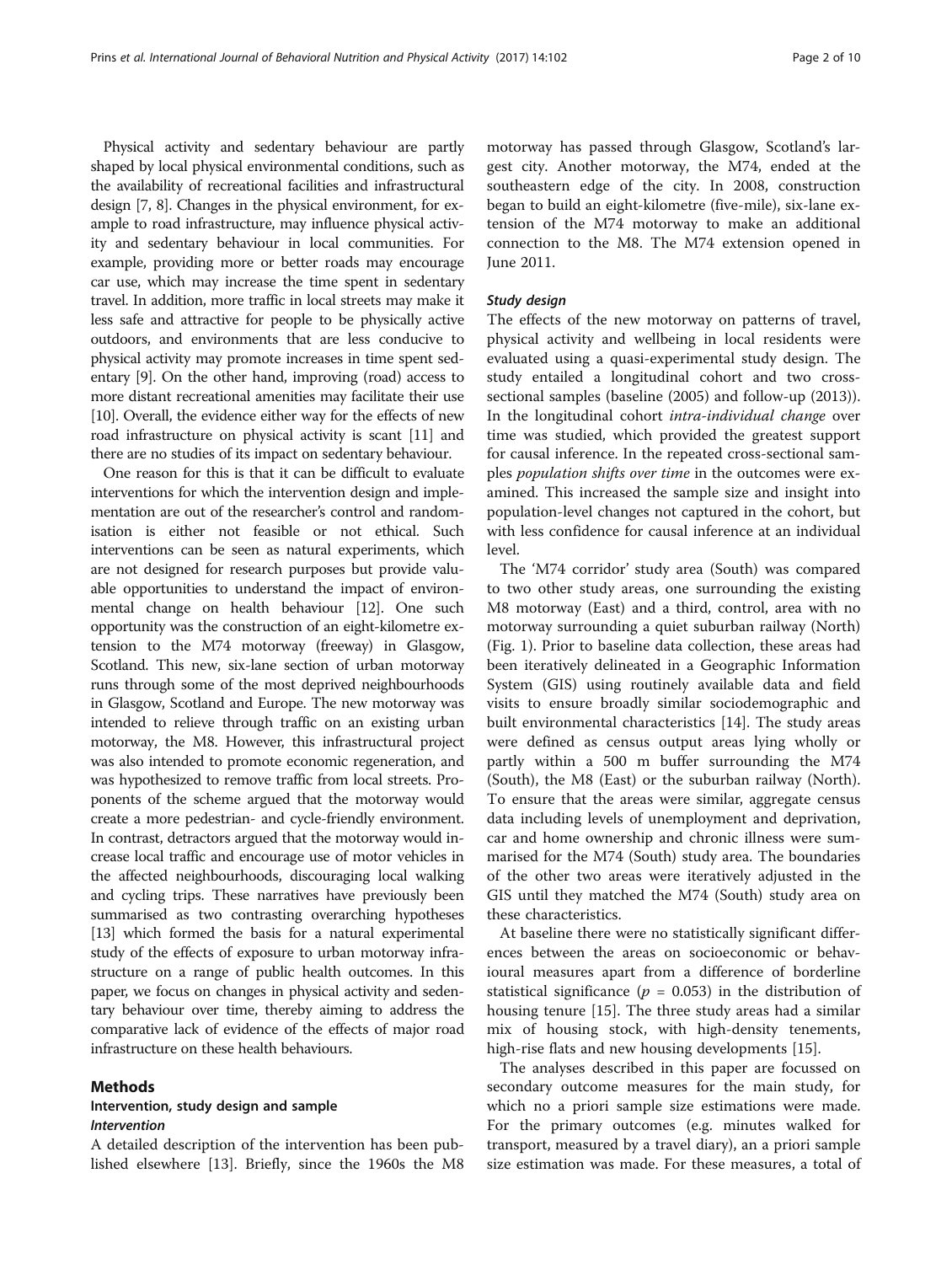<span id="page-2-0"></span>

400 participants per study area at each time point was expected to allow the detection of an increase of five minutes' walking for transport per day with 95% confidence and 80% power [[16](#page-8-0)].

### Sample

The study sample comprised a longitudinal cohort and two distinct cross-sectional samples, recruited from the three study areas at baseline (T1) in 2005 and follow-up (T2) in 2013. At baseline, all residential addresses in each of the three study areas were identified from the Royal Mail Postcode Address File (PAF, version 2005.3). In each study area, 3000 addresses (i.e. 9000 in total) were randomly selected and were mailed a survey in the first week of October 2005 [\[15](#page-8-0)] to be completed by a quasi-randomly selected adult member of the household. At follow-up, surveys were sent in the same week of the year to all baseline participants who could still be contacted, including those who had moved between or out of the study areas but not out of the United Kingdom. This sample was topped up to 3000 per area (i.e. 9000 in total) with a new random sample of cross-sectional participants, identified from the updated PAF. Participants

who did not live in one of the study areas at follow-up were excluded from the analyses.

To maximise response to the surveys, potential participants were sent a notification postcard a week in advance [[17\]](#page-8-0) of the survey and study documentation, and the survey was re-sent to all non-responding households approximately one month later. Respondents were entered into a £50 prize draw (baseline) or received a £5 voucher (follow-up).

The study was approved by University of Glasgow Ethics Committees (see *Ethical approval*). Baseline participants were given the opportunity to complete an optional consent form to allow them to be contacted for follow-up, but the ethical approval allowed for survey data to be used for analysis without such explicit consent on the basis that returning the survey indicated implicit consent.

# Measures

# Moderate-to-vigorous physical activity, walking and sedentary behaviour

The survey included questions on demographic and socioeconomic characteristics and various health-related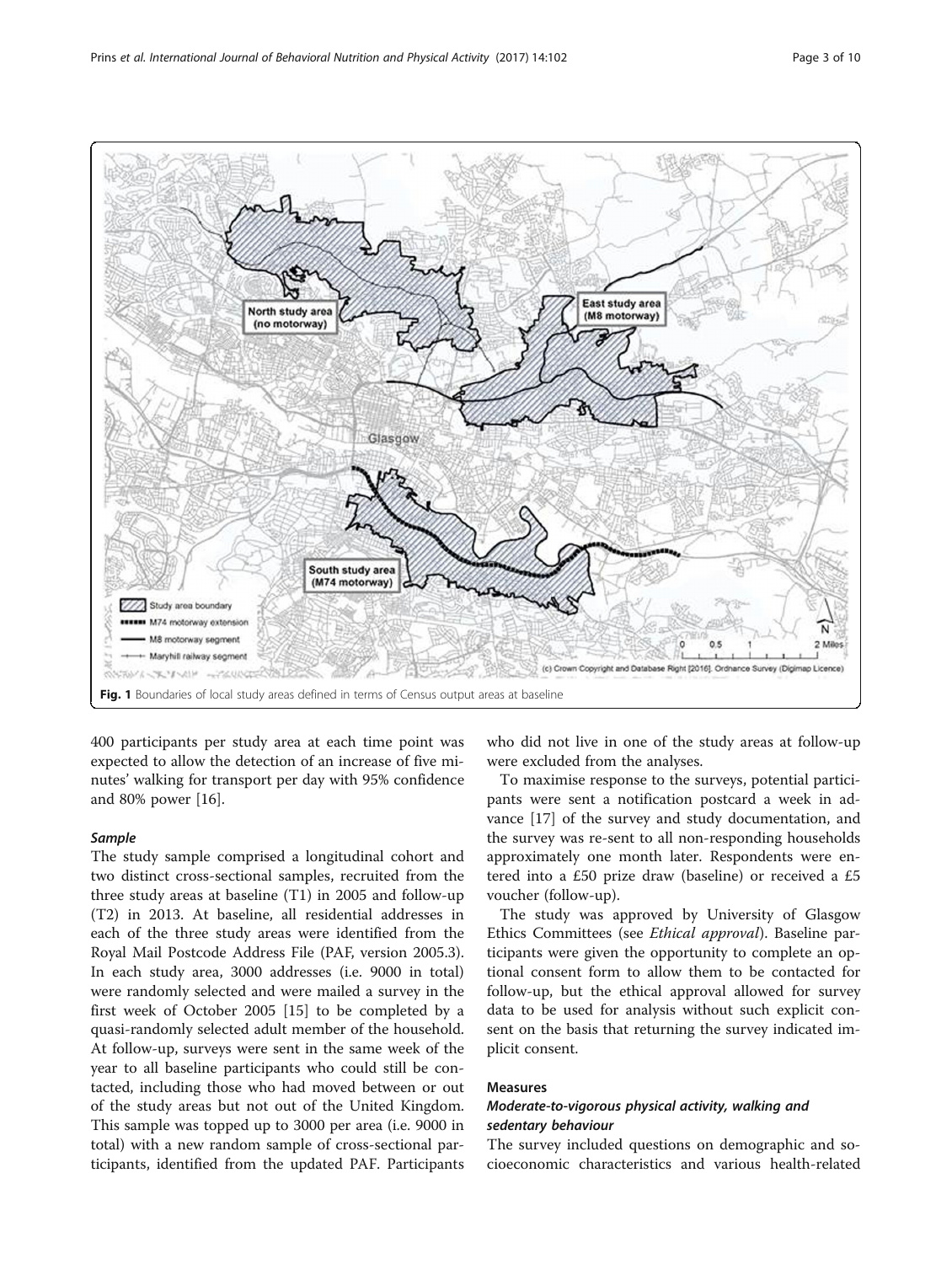outcomes that were hypothesized to be influenced by exposure to a motorway (travel behaviour, physical activity, wellbeing, and perceptions of the local neighbourhood).To minimise participant burden, physical activity and sedentary behaviour were measured with the short International Physical Activity Questionnaire (IPAQ) at baseline and follow-up. Participants reported the number of minutes per day and the number of days per week in which they engaged in moderate intensity activity (MPA), vigorous intensity activity (VPA) and walking. They also reported the time they usually spent sitting on a weekday. The IPAQ has acceptable validity and reliability [[18](#page-8-0)].

IPAQ data were cleaned following standard procedures [[19](#page-8-0)]. Weekly minutes spent in MPA, VPA and walking were calculated by multiplying the average daily time by the weekly frequency, and MPA and VPA were summed to derive the time spent in moderate-to-vigorous physical activity (MVPA). Sedentary behaviour was defined as the time the respondents usually spent sitting on a weekday.

### Exposure

Exposure in natural experimental studies is a complex concept and is sometimes best captured using measures of differential exposure (e.g. based on individual distance from an environmental change) in combination with dichotomous measures (e.g. living in an "exposed" area with an environmental change or in an "unexposed" area without such a change) [\[20](#page-8-0)]. We therefore used two complementary measures of motorway exposure. The first was the study area from which each participant was sampled (i.e. new motorway (South), existing motorway (East) or no motorway (North)). However, individual exposure to a motorway also differs within neighbourhoods and the consequences (e.g. the amount of traffic on local roads) may differ according to distance from the motorway. Therefore, a second measure of exposure was computed for each participant within their study area, using the road network distance in metres from the weighted population centroid of their unit postcode (the smallest unit of postal geography in the UK, covering about 15 residential addresses on average) to the nearest motorway junction (on either the M8 or the M74). It was hypothesized that the effect of a unit change in exposure on the outcomes would be greater among those living closer to motorway infrastructure [[21\]](#page-9-0). Therefore, individual motorway exposure was defined as the negative of the natural logarithm of this distance, so that higher values reflected greater exposure, and was analysed stratified by study area.

### **Covariates**

At baseline and follow-up, participants reported their gender, age, housing tenure, number of cars owned, working status and years lived in the neighbourhood. For the purpose of analysis, housing tenure was dichotomized as rental versus ownership, car ownership as not owning a car versus owning at least one car, and working status as not working versus working or studying. Detailed information on the distribution of the covariates is shown in Additional File [1:](#page-7-0) Table S1.

### Analyses

Analyses were conducted separately on the cohort sample and the repeat-cross sectional sample, because data were available at two time points for each participant in the cohort sample, but only one time point per participant in the repeat-cross sectional sample.

### Descriptive analysis

Differences in covariates and outcomes between the study areas at baseline and follow-up, and between the cohort and repeat cross-sectional samples, were studied using one-way analysis of variance and chi-square tests as appropriate. For the cohort, potential attrition bias was studied by regressing an indicator of attrition on sociodemographic variables.

### Two-part regression models of MVPA and walking

For time spent in MVPA and walking we used two-part models [[22](#page-9-0)–[24](#page-9-0)]. These are based on two hypothesized processes. The first is that which determines whether a participant engages in a behaviour (such as walking) or not. This was modelled using a logistic regression. The second, which is conditional on the participant having reported a given behaviour, is that which determines the quantity of that behaviour (such as the time spent walking, among those who walk). The latter data were skewed, and the second process was therefore modelled using a generalized linear model (GLM) with a gamma family and log link. The same covariates were used in each part of the model. For a two-part model it is important that the zero values are genuine and do not simply reflect non-response. Our walking and MVPA summary variables showed a comparatively high number of zero counts, which were not due to non-response but were positively reported as zero by the participants.

### Linear regression models of sedentary behaviour

Sedentary behaviour was normally distributed, with very few people reporting no sedentary behaviour, and is not readily conceptualised as a two-stage process. It was therefore modelled using linear regression.

### Modelling differences over time in the cohort sample

To model changes in outcomes in the cohort, the value of each outcome at follow-up was regressed on the baseline value of the outcome, motorway exposure at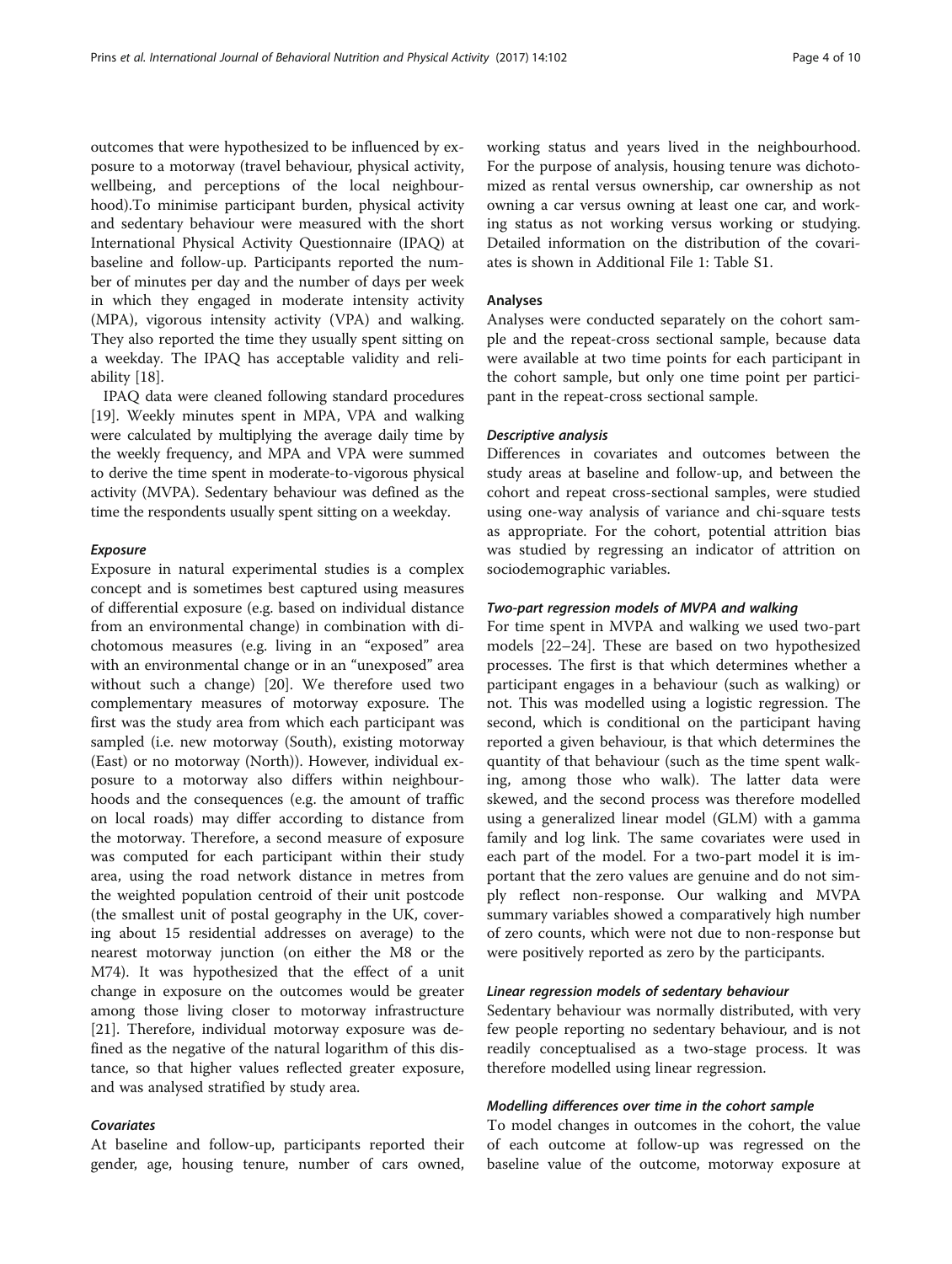follow-up was entered as the main independent variable of interest, and the analyses were adjusted for the baseline values of the covariates. In separate models, exposure to the motorway was conceptualised as area-level exposure or as individual exposure stratified by study area. Only participants with full data on all covariates were included in the analyses.

# Modelling differences over time in the repeat cross-sectional sample

For the repeat cross-sectional analyses, a variable indicating the time point (baseline or follow-up) of each measurement was added. The statistical interaction between time point and motorway exposure at that time point indicated the extent to which exposure was related to a change in the outcome at a population level over time. Each outcome was regressed on this statistical interaction and the covariates that had been measured at the relevant time point. In separate models, exposure to the motorway was conceptualised as area-level exposure or individual exposure stratified by study area. Only participants with full data on all covariates were included in the analyses.

# Results

# Description of the samples

### Response rate

In total 1345 completed surveys (representing a 16.1% response ratio) were returned at baseline and 1343 (15.8%) at follow-up. The cohort consisted of 365 participants and the other participants (980 at baseline and 978 at follow-up) comprised the repeat cross-sectional sample (Table 1). Older participants (odds ratio (OR) 1.02; 95% confidence interval (CI) 1.01, 1.03) and those working or studying (OR 1.83; 95%CI: 1.30, 2.59) at baseline were more likely to remain in the cohort than younger participants and those not working or studying.

# Differences between study area samples at baseline and follow-up

Previously published analyses of baseline data found no significant differences in socioeconomic or behavioural measures between the samples recruited from the three study areas [\[15](#page-8-0)]. At follow-up, participants in the repeat cross-sectional sample living in the North (no motorway) tended to be older (with a mean age of 54.3 years) than those living in the South (new motorway) (51.2) or East (existing motorway) (51.6), and those living in the South (new motorway) tended to have lived in their neighbourhood for less time (a mean duration of 16.3 years) than those in the East (existing motorway) (20.6) or North (no motorway) (19.6).

### Differences between the two cross-sectional samples

In the repeat cross-sectional sample, weekly time spent walking was lower at follow-up than at baseline (355.1 vs 410.3 min; Table 1). On average, the followup sample was older than the baseline sample (52.6 vs 48.8 years) and included a higher proportion of men (42.8% vs 37.1%) and of car owners (53.4% vs 48.8%) (Table 1).

# Main results

# Cohort analysis

In the cohort sample, the proportion of participants who reported any walking decreased slightly over time in all areas. The proportion who reported any MVPA also decreased in the areas with an existing motorway (East;

Table 1 Socio-demographic and behavioural characteristics of the cohort and repeat cross-sectional samples and differences between time points

|                                              | Cohort           | Repeat cross-sectional |     |                  |     |                  |     |
|----------------------------------------------|------------------|------------------------|-----|------------------|-----|------------------|-----|
|                                              | T1 Mean (SD) / % | T2 Mean (SD) / %       | N   | T1 Mean (SD) / % | N   | T2 Mean (SD) / % | N   |
| Age                                          | 50.4 (13.6)      | 58.4 (13.6)            | 358 | 48.8 (18.3)      | 962 | 52.6 (16.5)      | 970 |
| % Male                                       | 43.7%            | 43.7%                  | 359 | 37.1%            | 970 | 42.8%            | 972 |
| % Home ownership                             | 61.2%            | 63.1%                  | 358 | 47.9%            | 965 | 49.6%            | 971 |
| % Car ownership                              | 58.4%            | 60.1%                  | 358 | 48.8%            | 951 | 53.4%            | 969 |
| % "Working"                                  | 58.7%            | 48.6%                  | 358 | 48.3%            | 961 | 48.3%            | 972 |
| Years lived in local area                    | 18.3 (15.3)      | 24.9 (16.6)            | 362 | 18.2 (18.0)      | 980 | 19.0 (17.4)      | 965 |
| % who walked                                 | 88.6%            | 86.6%                  | 254 | 81.4%            | 753 | 82.0%            | 793 |
| Walking time if walked (min/week)            | 376.6 (353.3)    | 392.9 (366.9)          |     | 410.3 (392.9)    |     | 355.22 (346.3)   |     |
| % who participated in MVPA                   | 75.8%            | 76.3%                  | 219 | 65.4%<br>694     |     | 70.2%            | 749 |
| MVPA time if participated in MVPA (min/week) | 501.4 (500.2)    | 529.0 (508.9)          |     | 569.8 (506.2)    |     | 513.9 (447.6)    |     |
| Sedentary time (min/day)                     | 402.7 (234.0)    | 388.1 (229.2)          | 220 | 380.6 (247.6)    | 649 | 380.7 (239.5)    | 711 |

Bold values represent statistically significant differences between time points  $(p < 0.05)$ . SD standard deviation, MVPA moderate-to-vigorous physical activity, N number of observations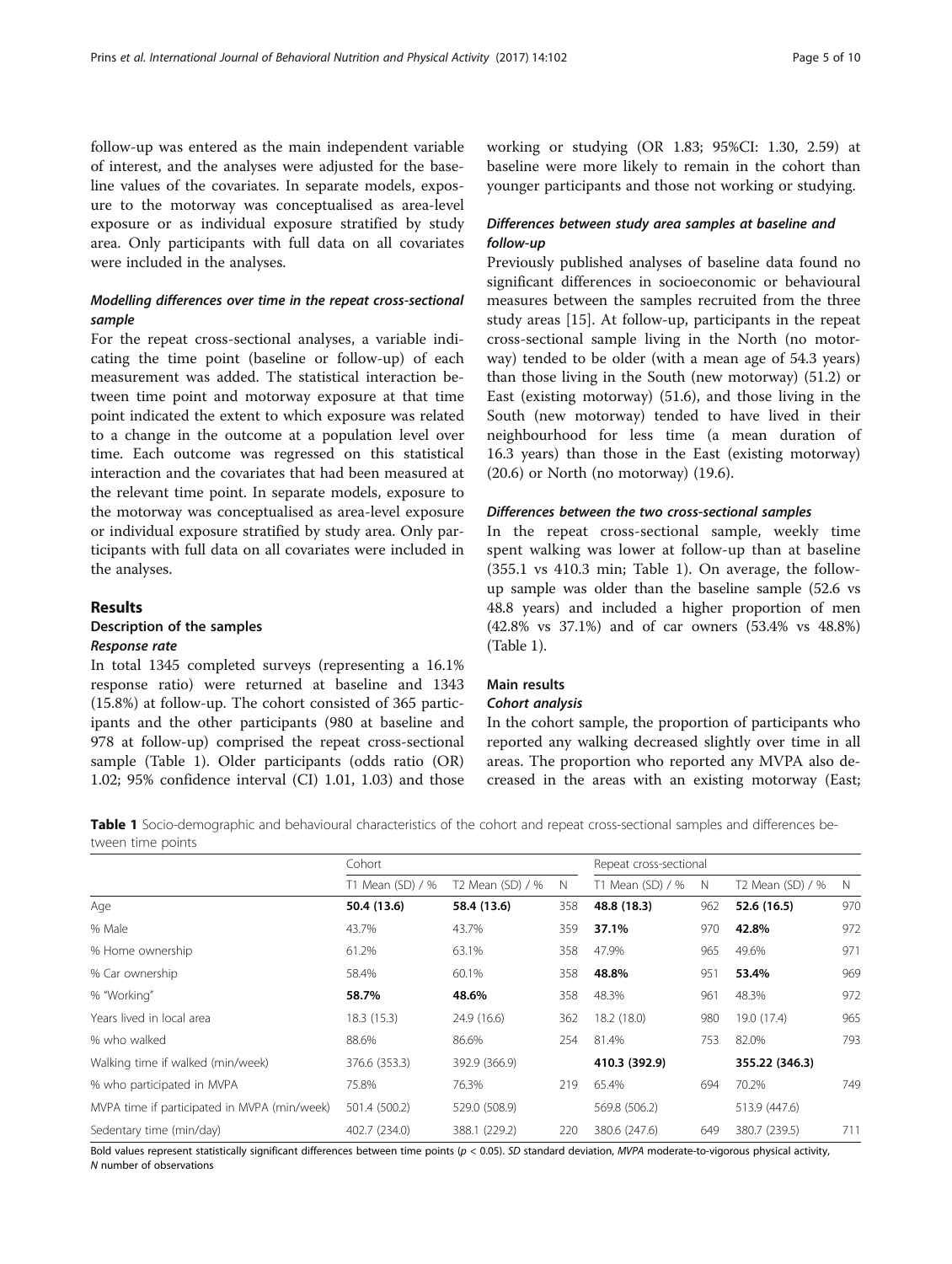from 73.8% to 65.6%) or a new motorway (South; from 77.8% to 75.0%), whereas this proportion increased in the control area (North; from 62.0% to 68.5%). On average the daily time spent sitting increased in the South (from 398.5 to 402.0 min), whereas it decreased minimally in the East (from 376.5 to 375.6 min) and more so in the North (from 382.6 to 367.1 min) study areas (Additional file [1](#page-7-0): Table S2).

Table 2 shows the main results of the multivariable regression analyses for the cohort. After adjustment for MVPA at baseline, participants living in the study area with an existing motorway (East) were less likely to report participation in MVPA at follow-up than those living in the control (North) area without a motorway (OR 0.37; 95%CI 0.15, 0.91). Within the area with an existing motorway (East), participants living closer to a motorway junction were less likely than those living further away to report participating in MVPA at follow-up (OR 0.30; 95%CI: 0.09, 0.97). Among those who reported any MVPA, no associations between time spent in MVPA and motorway exposure were found. No statistically significant differences in outcomes were found for walking or sedentary behaviour.

### Repeat cross-sectional analysis

In the repeat cross-sectional sample, the proportion of participants who reported any walking was stable over time in all three study areas. The proportion who engaged in any MVPA increased in the area with a new motorway (South) and the area with no motorway (North), whereas it remained stable in the area with an existing motorway (East). In the area with a new motorway (South), among those who reported any MVPA, the average time spent in MVPA increased slightly over time, whereas it was stable in the area with an existing

motorway (East) and decreased in the area with no motorway (North) (Additional file [1](#page-7-0): Table S3).

The multivariable regression analyses showed no statistically significant differences in the outcomes in the repeat-cross sectional sample (Table [3\)](#page-6-0). Some of the outcomes were similarly patterned by study area as in the cohort: compared to the area with no motorway (North), in the areas with a new (South) or existing (East) motorway, the time spent sitting increased.

### **Discussion**

### Principal findings

We found some evidence for a reduction in physical activity participation among people living in the study area surrounding the existing M8 motorway, and within this area, greater proximity to the motorway was associated with a reduced likelihood of participating in MVPA over time. We did not find statistically significant changes in MVPA, walking or sedentary behaviour among people exposed to the new M74 motorway extension.

### Strengths and limitations of the study

This is the first study to have evaluated the effects of motorways on physical activity and sedentary behaviour, and among the first to have evaluated the effects of any environmental change on these behaviours using robust quasi-experimental methods. We reported both individual and population level changes in multiple related outcomes, and investigated their associations with multiple measures of exposure using a combination of betweenarea and within-area analyses. A further strength is the use of two-part models to deal with the non-normal distributions of MVPA and walking. Despite its good theoretical and statistical fit, this technique has not often been applied in physical activity and public health

Table 2 Longitudinal associations between motorway exposure and change in walking, moderate-to-vigorous physical activity and sedentary behaviour

| Walking                                                            |     |                           |                  | <b>MVPA</b> |                                              |                  |    | Sedentary behaviour           |  |
|--------------------------------------------------------------------|-----|---------------------------|------------------|-------------|----------------------------------------------|------------------|----|-------------------------------|--|
|                                                                    |     | Participation<br>(yes/no) | Minutes per week |             | Participation<br>(yes/no)                    | Minutes per week |    | Minutes per day               |  |
| Exposure                                                           | N   | OR (95% CI)               | IRR (95% CI)     | Ν           | OR (95% CI)                                  | IRR (95% CI)     | N  | B (95% CI)                    |  |
| Area: New motorway (South)<br>(Reference: no motorway (North))     | 248 | 0.68(0.24, 1.89)          | 0.82(0.62,1.10)  |             | 214 0.60 (0.25, 1.43)                        | 0.94(0.68, 1.31) |    | 215 52.46 (-15.70, 120.62)    |  |
| Proximity within study area with<br>new motorway                   | 88  | 1.54(0.24, 9.70)          | 1.27 (0.86,1.89) | 70          | 2.39 (0.49, 11.65)                           | 1.27(0.76, 2.12) | 81 | $-40.17$ ( $-125.38$ , 45.05) |  |
| Area: Existing motorway (East)<br>(Reference: no motorway (North)) |     | 248 0.57 (0.19, 1.68)     | 1.07 (0.79.1.47) |             | 214 0.37 (0.15, 0.91) 0.89 (0.62, 1.27)      |                  |    | 215 39.39 (-33.48, 112.27)    |  |
| Proximity within study area with<br>existing motorway              | 69  | 1.55 (0.32, 7.52)         | 1.03(0.71, 1.50) | 59          | <b>0.30 (0.09, 0.97)</b> $0.77$ (0.46, 1.29) |                  | 59 | 59.41 (-26.91, 145.73)        |  |

Bold values represent statistically significant associations ( $p < 0.05$ ). MVPA = moderate-to-vigorous physical activity, OR odds ratio, IRR incidence rate ratio, B beta, CI confidence interval

Proximity was defined as the negative of the natural logarithm of the road network distance in metres from the weighted population centroid of the unit postcode of residence to the nearest motorway junction. Analyses were adjusted for age, gender, home ownership, car ownership, work status and time lived in neighbourhood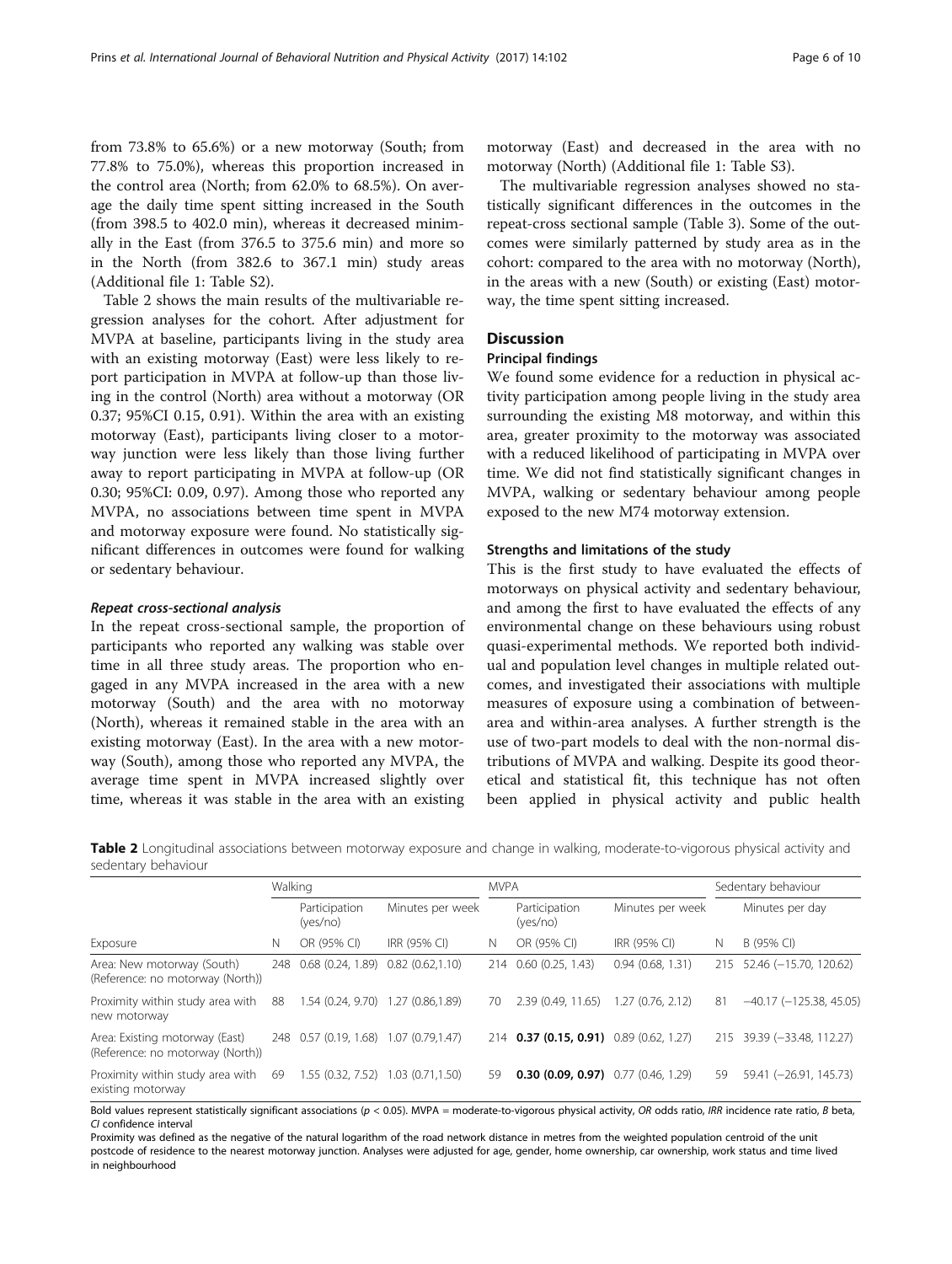|                                                                    | Walking |                           |                   | <b>MVPA</b> |                           |                       |      | Sedentary behaviour    |  |
|--------------------------------------------------------------------|---------|---------------------------|-------------------|-------------|---------------------------|-----------------------|------|------------------------|--|
|                                                                    |         | Participation<br>(yes/no) | Minutes per week  |             | Participation<br>(yes/no) | Minutes per week      |      | Minutes per day        |  |
| Exposure                                                           | N       | OR (95% CI)               | IRR (95% CI)      | N           | OR (95% CI)               | IRR (95% CI)          | N    | B (95% CI)             |  |
| Area: New motorway (South)<br>(Reference: no motorway (North))     | 1499    | 0.95(0.47, 1.93)          | 1.08 (0.83, 1.40) | 1412        | 0.95(0.53, 1.72)          | 0.94(0.71, 1.25)      | 1318 | 20.72 (-42.59, 84.03)  |  |
| Proximity within study area with<br>new motorway                   | 475     | $0.46$ $(0.12, 1.70)$     | 0.89(0.56, 1.42)  | 450         | 0.36(0.12, 1.05)          | 0.85(0.53, 1.37)      | 431  | 38.65 (-73.48, 150.79) |  |
| Area: Existing motorway (East)<br>(Reference: no motorway (North)) | 1499    | 1.00 (0.53, 1.92)         | 1.05(0.81, 1.38)  | 1412        | $0.67$ $(0.37, 1.22)$     | $1.01$ $(0.77, 1.32)$ | 1318 | 16.18 (-47.30, 79.66)  |  |
| Proximity within study area with<br>existing motorway              | 495     | 1.50 (0.59, 3.80)         | 1.42 (0.95, 2.12) | 474         | 1.05 (0.44, 2.48)         | 1.36 (0.93, 1.98)     | 432  | 35.86 (-52.98, 124.70) |  |

<span id="page-6-0"></span>Table 3 Repeat cross-sectional associations between motorway exposure and change in walking, moderate-to-vigorous physical activity and sedentary behaviour

MVPA moderate-to-vigorous physical activity, OR odds ratio, IRR incidence rate ratio, B beta, CI confidence interval. Proximity was defined as the negative of the natural logarithm of the road network distance in metres from the weighted population centroid of the unit postcode of residence to the nearest motorway junction. Analyses were adjusted for age, gender, home ownership,

car ownership, work status and time lived in neighbourhood

research. A limitation of such models is that despite the good overall statistical fit, the power of the second part of the models is dependent on the number of people with non-zero values for the outcome.

We also acknowledge the more general limitations of this study. First, the representativeness of the study samples should be considered. The study areas included some of the most socioeconomically deprived areas of Glasgow. Although the various indicators of socioeconomic status show that on average the sample had a low socioeconomic position, self-selection bias may still have occurred. Thus, we make no claim that our sample is representative of the source population. Attrition in the cohort was substantial, albeit similar to that of other studies [\[25](#page-9-0)]. Those remaining in the cohort were on average older and more likely to work than the rest of the baseline sample. Our analyses were adjusted for a range of potential confounders, and to further offset the limitations of the cohort we recruited an additional sample at follow–up to enable a complementary set of repeat cross-sectional analyses. Second, we used selfreported measures of physical activity and sedentary behaviour (the short IPAQ). The combination of large standard deviations in these measures and the low cohort sample size reduced the statistical power of the study to detect effects, although it is equally plausible that the lack of significant findings on walking and sedentary behaviour may reflect a true absence of association. Although we controlled for socio-economic differences in both the study design (by delineating areas in such a way that the samples were comparable in aggregate socio-economic and behavioural variables) and by adjusting the analyses for indicators of individual socio-economic position (i.e. housing tenure, car ownership and working status), a third limitation is that we omitted some other aspects of individual socio-

economic position such as educational attainment. A final limitation is the possibility of unmeasured confounding. We minimised this by carefully delineating the study areas to ensure the comparability of the samples and settings and by adjusting the analyses for multiple sociodemographic covariates. However, it remains possible that other actions may have been taken in some neighbourhoods that directly or indirectly influenced local activity patterns. A complementary programme of qualitative research will explore this further.

### Comparison with previous studies

With no similar previous studies available [\[11,](#page-8-0) [26\]](#page-9-0), direct comparisons with the existing literature are not straightforward. However, exposure to road traffic noise has been found to be associated with less time spent outdoors [[27\]](#page-9-0), greater physical inactivity [\[28\]](#page-9-0) and greater prevalence of overweight [\[29](#page-9-0), [30\]](#page-9-0), and a Canadian study has indicated that adults perceive routes away from traffic noise to be more attractive for cycling [\[31\]](#page-9-0). On the other hand, a cross-country ecological comparison has shown an inverse relationship between the presence of motorways and the national prevalence of overweight and obesity [\[32](#page-9-0)]. That finding may reflect residual confounding from other national characteristics, such as economic prosperity, that may independently influence both the development of the road network and overweight. It is not necessarily in conflict with a finding that among people living close to those motorways, exposure to the infrastructure may be associated with poorer health (including less healthy behaviour patterns) and thereby contribute to social inequalities in health.

The effects of motorway exposure in the cohort sample were stronger in the area with the existing M8 motorway than in the area with the new M74 extension. This finding is consistent with — although not proof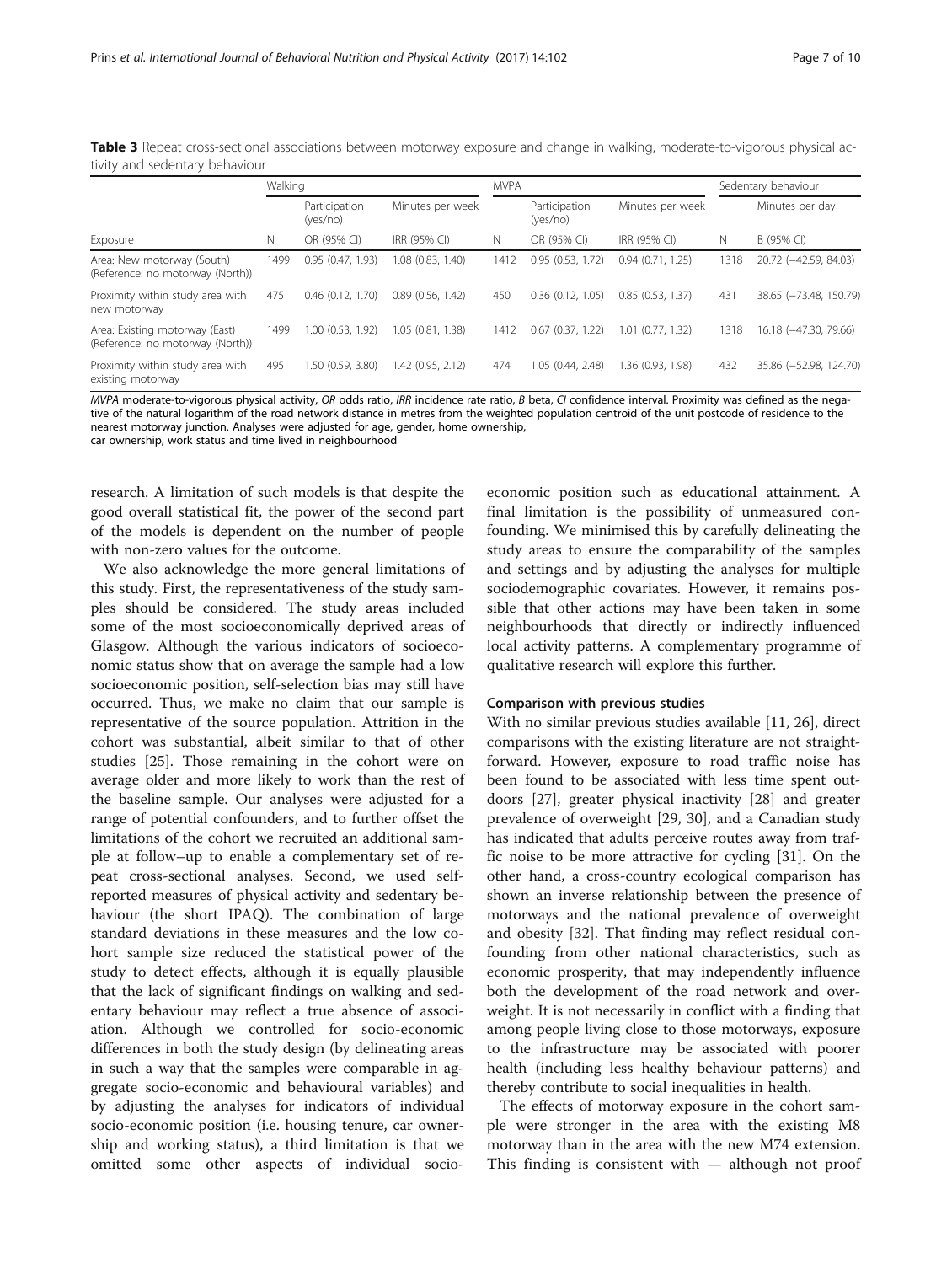<span id="page-7-0"></span>of — a temporal dose-response relationship whereby the impacts of the M74 extension may not have not fully developed in the two years that had elapsed between the opening of the motorway and the collection of follow-up data. In previous work, it was hypothesized that the introduction of the M74 might catalyse other changes in the neighbourhoods affected, including wider regeneration. These potential impacts were articulated in two vignettes: one suggesting a virtuous cycle and one a vicious cycle [[13\]](#page-8-0). It is likely that impacts of this kind would take time to emerge. Such an interpretation is congruent with the idea that changes in a system may produce non-linear effects over time. Furthermore, such an interpretation is congruent with the idea that changes in a system may produce non-linear effects over time [[33](#page-9-0)] — as was previously shown in an evaluation of new walking and cycling routes elsewhere in the UK, in which significant effects on physical activity were observed after two years but not after one year [\[34](#page-9-0)]. In addition to this evidence for a temporal doseresponse relationship, the observation that participants in this area who lived closer to the motorway were more likely to discontinue MVPA than those living further away indicates a potential spatial doseresponse relationship. The context-dependency of the causal processes linking environmental change with behaviour change may explain the inconsistent patterns of associations within study areas, because some contextual factors such as the presence of shops or social cohesion may be differently distributed in space; and as these local systems evolve over time, changing temporal and spatial exposures may interact with each other producing different patterns of outcomes. To fully understand the complex temporal and spatial dynamics in such systems other techniques, such as agent-based modelling, might be used. In addition to gaining deeper conceptual insight into the process of change, the results of such studies may also inform the optimal timing of follow-up measurements in future studies like ours.

### Implications for policy and research

Our findings suggest that motorways may have limited impacts on physical activity and sedentary behaviour overall. This may reflect a complex, interwoven mixture of advantages (e.g. more economic activity in the neighbourhood) and disadvantages (e.g. severance from amenities, increased local traffic and more time spent sitting in cars) that may co-evolve over time and largely cancel each other out [\[13\]](#page-8-0). Together with other previous research, however, the balance of our findings indicate the potential for new major road infrastructure focused on improving conditions for motor vehicle traffic to have

deleterious consequences for health-related behaviours such as physical and sedentary activities. These insights may be particularly important for (mostly lower- and middle-income) countries and regions going through a 'motorisation transition' [\[35\]](#page-9-0) involving the rapid construction or expansion of highway networks. However, the aforementioned possibility of complex and nonlinear effects poses a challenge for the generalisation of findings between settings with different contexts. This challenge might be addressed in several complementary ways: by seeking to cumulate evidence from more outcome evaluations conducted in a variety of settings; by investigating the mechanisms by which these environmental changes 'work', using a combination of qualitative and quantitative methods [[21, 36, 37\]](#page-9-0) and by using simulation modelling to further explore the hypothesized complex and non-linear effects in systems [\[38](#page-9-0)].

### **Conclusions**

We found some evidence of a negative impact of urban motorway infrastructure on physical activity. However, many of the associations we found were weak and not statistically significant. The impact of motorways on physical activity, sedentary behaviour and other health outcomes is likely to be complex and context-dependent and may also be non-linear, both temporally and spatially. To better inform urban transport and planning policy, future studies should investigate the complexity of these effects and mechanisms while acknowledging that physical activity is only one of a set of multiple related outcomes of importance for population health. Further analyses of changes in travel behaviour and wellbeing related to motorway exposure in this study will contribute to understanding this broader set of outcomes.

# Additional file

[Additional file 1:](dx.doi.org/10.1186/s12966-017-0557-0) Summary statistics for covariates and outcome variables by study area. Table S1. Covariates at T1 and T2 by study area for the cohort and repeat-cross sectional samples. Table S2. Outcome variables at T1 and T2 by study area for the cohort sample. Table S3. Outcome variables at T1 and T2 by study area for the repeat crosssectional sample. (DOCX 19 kb)

#### Acknowledgements

DO and RP are supported by the Medical Research Council [Unit Programme number MC\_UU\_12015/6]; and the M74 study was conducted under the auspices of the Centre for Diet and Activity Research (CEDAR), for which funding from the British Heart Foundation, Cancer Research UK, Economic and Social Research Council, Medical Research Council, National Institute for Health Research and Wellcome Trust, under the auspices of the UK Clinical Research Collaboration, is gratefully acknowledged. The baseline phase of the study was developed by David Ogilvie, Richard Mitchell, Nanette Mutrie, Mark Petticrew and Stephen Platt and supported by a Medical Research Council Special Training Fellowship in Health of the Public Research (award number G106/1203). The follow-up phase of the study was developed by David Ogilvie, Lyndal Bond, Fiona Crawford, Simon Griffin, Shona Hilton, David Humphreys, Andy Jones, Richard Mitchell, Nanette Mutrie, Shannon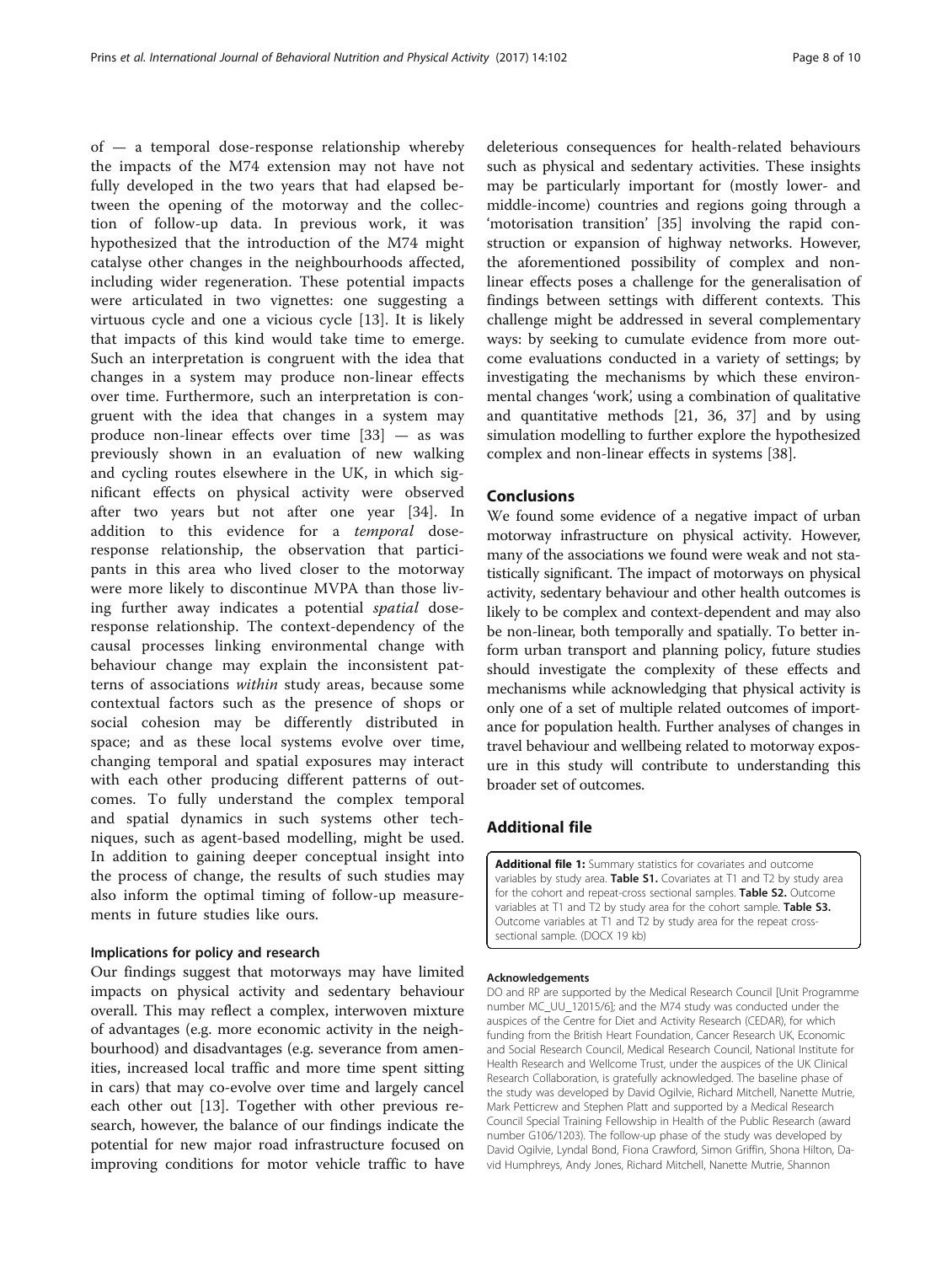<span id="page-8-0"></span>Sahlqvist and Hilary Thomson and funded by the National Institute for Health Research Public Health Research programme (NIHR PHR; project number 11/ 3005/07). This article thereby presents independent research funded by the NIHR. The views expressed are those of the authors and not necessarily those of the NHS, the NIHR or the Department of Health. The researchers were independent of the funders, and the latter had no role in study design, data collection and analysis, the decision to publish, or the preparation of the manuscript. We thank all study participants; staff from the MRC/CSO Social and Public Health Sciences Unit survey office and data management teams, in particular Kate Campbell, Catherine Ferrell, John Gibbons, Elaine Hindle, Sally Stewart and Matthew Tolan; and Stephen Sharp at the MRC Epidemiology Unit for his advice on the statistical analysis.

#### Licence

The Corresponding Author has the right to grant on behalf of all authors and does grant on behalf of all authors, a worldwide licence to the Publishers and its licensees in perpetuity, in all forms, formats and media (whether known now or created in the future), to i) publish, reproduce, distribute, display and store the Contribution, ii) translate the Contribution into other languages, create adaptations, reprints, include within collections and create summaries, extracts and/or, abstracts of the Contribution, iii) create any other derivative work(s) based on the Contribution, iv) to exploit all subsidiary rights in the Contribution, v) the inclusion of electronic links from the Contribution to third party material where-ever it may be located; and, vi) licence any third party to do any or all of the above.

### Data sharing

For further information please refer to the MRC Epidemiology Unit data sharing portal at [http://epi-meta.medschl.cam.ac.uk.](http://epi-meta.medschl.cam.ac.uk)

### Transparency statement

The lead author affirms that the manuscript is an honest, accurate, and transparent account of the study being reported; that no important aspects of the study have been omitted; and that any discrepancies from the study as planned (and, if relevant, registered) have been explained.

### Authors' contributions

DO led the design of the overall study in collaboration with NM (and others, see Acknowledgements). LF co-ordinated the data collection. RP designed and conducted the analysis in collaboration with LF and DO. RP, DO and LF drafted the manuscript, with all authors revising it for important intellectual content. All authors read and approved the final manuscript, and agree to be accountable for all aspects of the work in ensuring that questions related to the accuracy or integrity of any part of the work are appropriately investigated and resolved. All authors have had full access to all of the study data and can take responsibility for the integrity of the data and the accuracy of the data analysis. DO is the guarantor of the paper. Other contributions are detailed in the Acknowledgements section.

#### Ethics approval and consent to participate

The study was approved by University of Glasgow Faculty of Medicine Ethics Committee at baseline (reference FM01304) and by the University of Glasgow Social Sciences Ethics Committee at follow-up (reference 400,120,077). If participants completed and returned a postal survey to the study team, this was taken as implied consent for their data to be used in the study. This approach was reviewed and approved by University of Glasgow Ethics Committees at both time points.

### Publisher's Note

Springer Nature remains neutral with regard to jurisdictional claims in published maps and institutional affiliations.

#### Author details

<sup>1</sup>MRC Epidemiology Unit and UKCRC Centre for Diet and Activity Research, University of Cambridge, School of Clinical Medicine, Box 285 Institute of Metabolic Science Cambridge Biomedical Campus, Cambridge CB2 0QQ, UK. <sup>2</sup> Physical Activity for Health Research Centre, Institute of Sport, Physical Education and Health Sciences, University of Edinburgh, Edinburgh, UK.

Received: 21 December 2016 Accepted: 21 July 2017 Published online: 27 July 2017

#### References

- 1. Lee IM, Shiroma EJ, Lobelo F, Puska P, Blair SN, Katzmarzyk PT, Alkandari JR, Andersen LB, Bauman AE, Brownson RC, Bull FC, Craig CL, Ekelund U, Goenka S, Guthold R, Hallal PC, Haskell WL, Heath GW, Inoue S, Kahlmeier S, Kohl HW, Lambert EV, Leetongin G, Loos RJF, Marcus B, Martin BW, Owen N, Parra DC, Pratt M, Ogilvie D, et al. Effect of physical inactivity on major noncommunicable diseases worldwide: an analysis of burden of disease and life expectancy. Lancet. 2012;380:219–29.
- 2. Ford ES, Caspersen CJ. Sedentary behaviour and cardiovascular disease: a review of prospective studies. Int J Epidemiol. 2012;41:1338–53.
- 3. Bauman AE, Chau JY, Ding D, Bennie J. Too much sitting and cardiometabolic risk: an update of epidemiological evidence. Curr Cardiovasc Risk Rep. 2013;7:293–8.
- 4. van der Ploeg HP, Chey T, Korda RJ, Banks E, Bauman A. Sitting time and all-cause mortality risk in 222 497 Australian adults. Arch Intern Med. 2012:494–500.
- 5. Hallal PC, Andersen LB, Bull FC, Guthold R, Haskell W, Ekelund U. Global physical activity levels: surveillance progress, pitfalls, and prospects. Lancet. 2012;380:247–57.
- 6. Rutherford L, Hinchliffe S, Sharp C: The Scottish Health Survey 2012. Volume 1. Edinburgh; 2013.
- Sallis JF, Cervero RB, Ascher W, Henderson KA, Kraft MK, Kerr J. An ecological approach to creating active living communities. Annu Rev Public Health. 2006;27:297–322.
- 8. Kremers SPJ, de Bruijn G-J, Visscher TLS, van Mechelen W, de Vries NK, Brug J. Environmental influences on energy balance-related behaviors: a dual-process view. Int J Behav Nutr Phys Act. 2006;3:9.
- 9. Ding D, Sugiyama T, Winkler E, Cerin E, Wijndaele K, Owen N. Correlates of change in adults' television viewing time. Med Sci Sport Exerc. 2012;44:1287–92.
- 10. Ferguson NS, Lamb KE, Wang Y, Ogilvie D, Ellaway A. Access to recreational physical activities by car and bus: an assessment of socio-spatial inequalities in mainland Scotland. PLoS One. 2013;8
- 11. Egan M, Petticrew M, Ogilvie D, Hamilton V. Reviewing the evidence. new roads and human health: a systematic review. Am J Public Health. 2003;93:1463–71.
- 12. Craig P, Cooper C, Gunnell D, Haw S, Lawson K, Macintyre S, Ogilvie D, Petticrew M, Reeves B, Sutton M, Thompson S: Using natural experiments to evaluate population health interventions: guidance for producers and users of evidence. Medical Research Council; 2011.
- 13. Ogilvie D, Mitchell R, Mutrie N, Petticrew M, Platt S, Evaluating health effects of transport interventions methodologic case study. Am J Prev Med. 2006;31:118–26.
- 14. Ogilvie DB: Shifting towards Healthier Transport? From Systematic Review to Primary Research (PhD Thesis). Glasgow: University of Glasgow; 2007.
- 15. Ogilvie D, Mitchell R, Mutrie N, Petticrew M, Platt S. Personal and environmental correlates of active travel and physical activity in a deprived urban population. Int J Behav Nutr Phys Act. 2008;5:43.
- 16. Ogilvie D, Foley L, Nimegeer A, Olsen JR, Mitchell R, Thomson H, Crawford F, Prins R, Hilton S, Jones A, et al. Health impacts of the M74 urban motorway extension: a mixed-method natural experimental study. Public Heal Res. 2017;5
- 17. Edwards P. Questionnaires in clinical trials: guidelines for optimal design and administration. Trials. 2010;11:2.
- 18. Craig CL, Marshall AL, Sjöström M, Bauman AE, Booth ML, Ainsworth BE, Pratt M, Ekelund U, Yngve A, Sallis JF, Oja P. International physical activity questionnaire: 12-country reliability and validity. Med Sci Sports Exerc. 2003; 35:1381–95.
- 19. IPAQ: International Physical Activity Questionnaire. Guidelines for data processing and analysis of the International Physical Activity Questionnaire (IPAQ) - short and long forms. The IPAQ Group; 2005. [https://sites.google.](https://sites.google.com/site/theipaq/) [com/site/theipaq/](https://sites.google.com/site/theipaq/).
- 20. Humphreys DK, Panter J, Sahlqvist S, Goodman A, Ogilvie D: Changing the environment to improve population health: a framework for considering exposure in natural experimental studies. J Epidemiol Community Health. 2016:jech-2015-206381-.